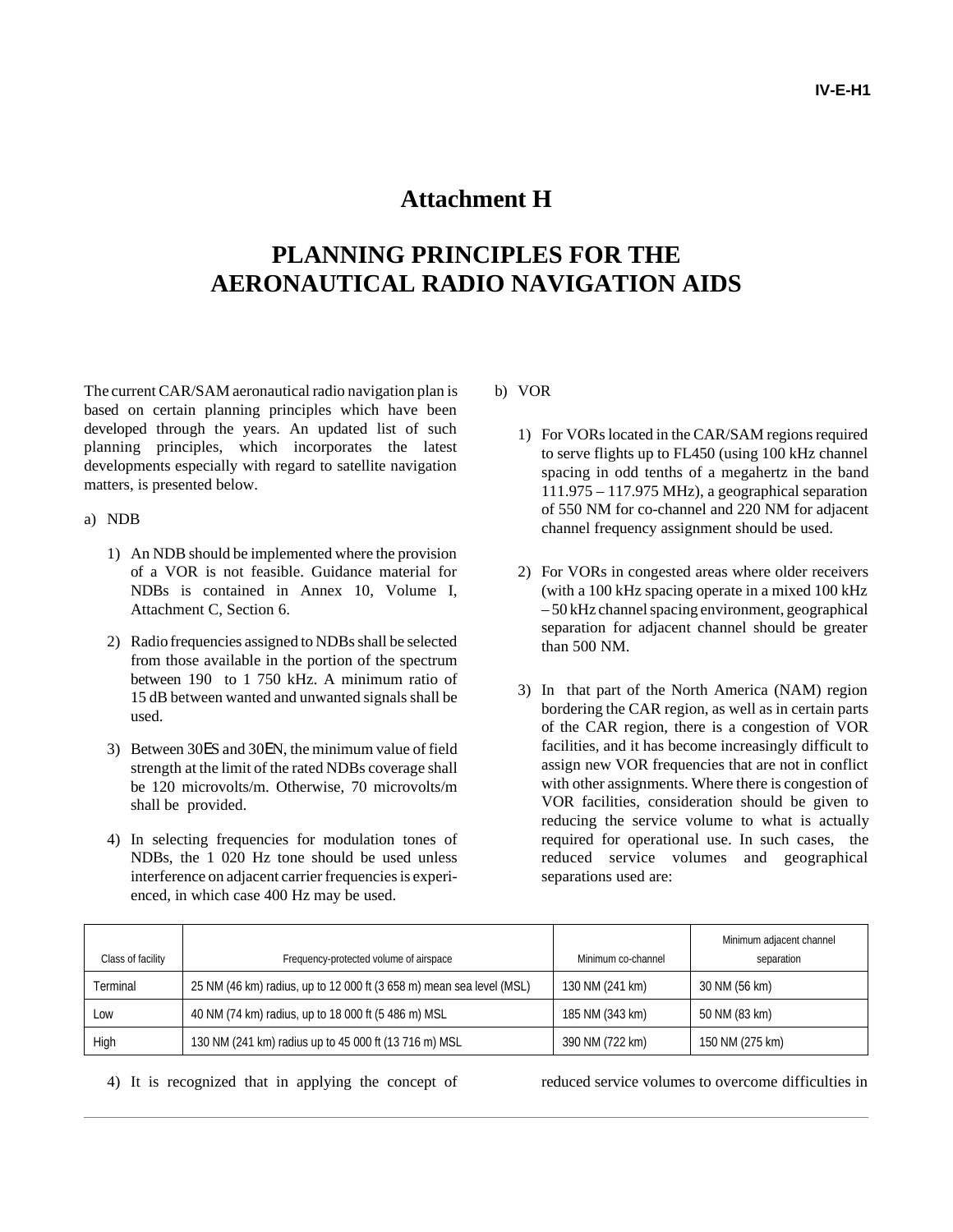VOR frequency deployment in any given area of congestion, there may be a special requirement to exceed the minimally set service volume to accommodate a certain portion of airspace or certain operational procedures. In such case, an "expanded service volume" covering the airspace or operational procedure in question could be established and provided with special frequency protection. This could be done, in general, on a case-by-case basis.

- c) Non-visual aids for final approach and landing
	- 1) A regional strategy for the introduction of final approach and landing was developed by GREPECAS as part of the CAR/SAM Regional CNS/ATM Plan. This strategy is presented in the attachment.
	- 2) In the CAR/SAM regions, the majority of aircraft carry ILS localizer and glide path receivers with channel spacing of 100 kHz and 300 kHz, respectively. Moreover, it is considered that the density of ILS facilities in the CAR/SAM regions is such that localizer and glide path frequencies can be assigned, in accordance with the provisions of Annex 10, Volume I, 3.1.6.1.1. The minimum geographical separation between ILS facilities would be 175 NM for co-channel and 45 NM for adjacent channel. Guidance material on this matter is provided in Annex 10, Volume I, Attachment C, 2.6.
	- 3) GBAS carrier frequencies will have to be selected in accordance with applicable GNSS SARPs. ILS/GBAS and COM (VHF)/GBAS geographical separation criteria are currently under development. Until these criteria are defined and included in the SARPs, GBAS frequencies can be selected from the band 112.050 – 117.900 MHz.

### d) DME

For most DME facilities which operate in association with VORs, the same geographical separation criteria established for the VOR are equally applicable.

Guidance material on geographical separation criteria for different DME types is provided in Annex 10, Volume I, Attachment C, 7.1.7.

- e) Guidelines for transition to satellite navigation systems
	- 1) The GNSS should be introduced in an evolutionary manner.
	- 2) The ground infrastructure for current navigation systems must be available during the transition period.
	- 3) States/regions should consider segregating traffic according to navigation capability and granting preferred routes to aircraft with better navigation performance.
	- 4) States/regions should coordinate to ensure that separation standards and procedures for appropriately equipped aircraft are introduced approximately simultaneously in all flight information regions (FIRs) along major traffic routes.
	- 5) In planning the transition to GNSS, the following issues must be considered:
		- schedule for availability and approval of GNSSbased service;
		- extent of existing ground-based radio navigation service;
		- level of user equipage;
		- provision of other systems required for air traffic services (i.e. surveillance and communication);
		- density of traffic/frequency of operations; and
		- mitigation of risks associated with radio frequency interference.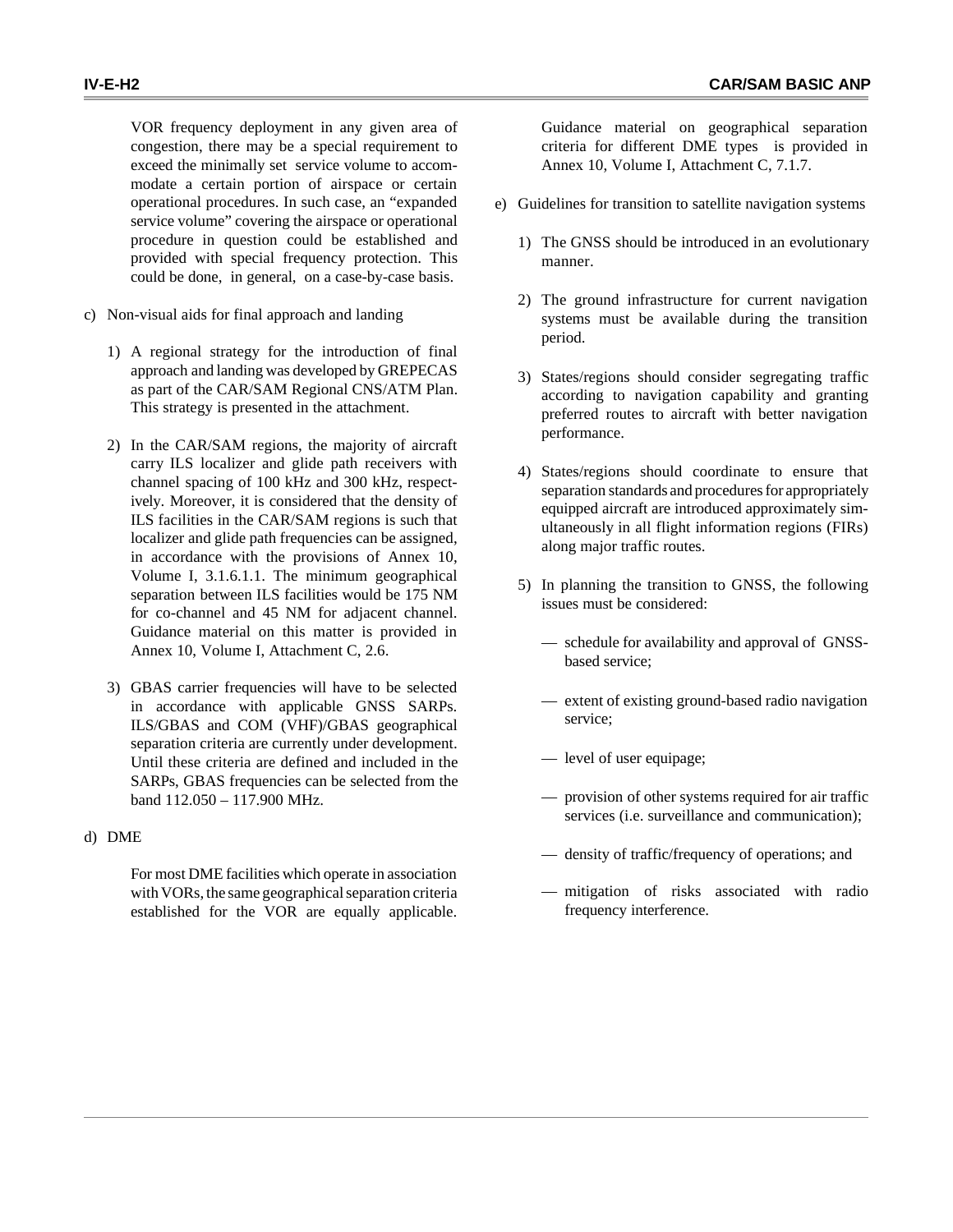## **Adjunto H**

# **PRINCIPIOS DE PLANIFICACIÓN DE LAS RADIOAYUDAS PARA LA NAVEGACIÓN AERONÁUTICA**

El plan vigente de radionavegación aeronáutica CAR/SAM se basa en varios principios de planificación que han sido desarrollados en el transcurso de los años. A continuación se presenta una lista actualizada de tales principios de planifi-cación, en los que se incorporan los últimos acontecimientos, particularmente respecto a los asuntos de navegación por satélite.

#### a) NDB

- 1) Debería implantarse un NDB allí donde no sea posible suministrar un VOR. En el Anexo 10, Volumen I, Adjunto C, Sección 6 figuran los textos de orientación correspondientes al NDB.
- 2) Se seleccionarán las radiofrecuencias designadas de los NDB a partir de las disponibles en la parte del espectro entre 190 y 1 750 kHz. Se utilizará una relación mínima de 15 dB de señal deseada a señal no deseada.
- 3) Entre los paralelos 30ES y 30EN, el valor mínimo de la intensidad de campo en el límite de la cobertura nominal de los NDB será de 120 microvoltios/m. Fuera de esa zona, se proporcionará una cobertura de 70 microvoltios/m.
- 4) Al seleccionar las frecuencias para zonas de modulación de los NDB, debería utilizarse el tono de 1 020 Hz a no ser que se experimente interferencia en las frecuencias portadoras adyacentes, en cuyo caso puede utilizarse 400 Hz.

### b) VOR

- 1) En el caso de VOR situados en las regiones CAR/SAM requeridos para prestar servicios a los vuelos hasta el nivel FL 450 (aplicándose una separación entre canales de 100 kHz en las decenas impares de un megahercio en la banda de 111,975 – 117,975 MHz), debería utilizarse una separación geográfica de 550 NM para la asignación de frecuencias co-canal y de 220 NM para asignación de frecuencias a canal adyacente.
- 2) En el caso de VOR en áreas congestionadas en las que funcionan antiguos receptores (con una separación entre canales de 100 kHz) en un entorno de separación entre canales mixta de 100 kHz – 50 kHz, la separación geográfica para canales adyacentes debería ser superior a 500 NM.
- 3) En aquella parte de la región de América del Norte (NAM) que limita con la región CAR, así como en algunas partes de la región CAR, hay una congestión de instalaciones VOR, y se ha hecho cada vez más difícil asignar nuevas frecuencias VOR que no estén en conflicto con otras asignaciones. Cuando se observa congestión de instalaciones VOR, debe prestarse atención a reducir el volumen de servicios hasta el límite realmente requerido para las operaciones. En tales casos, los volúmenes reducidos de servicio y las separaciones geográficas aplicadas serán los siguientes: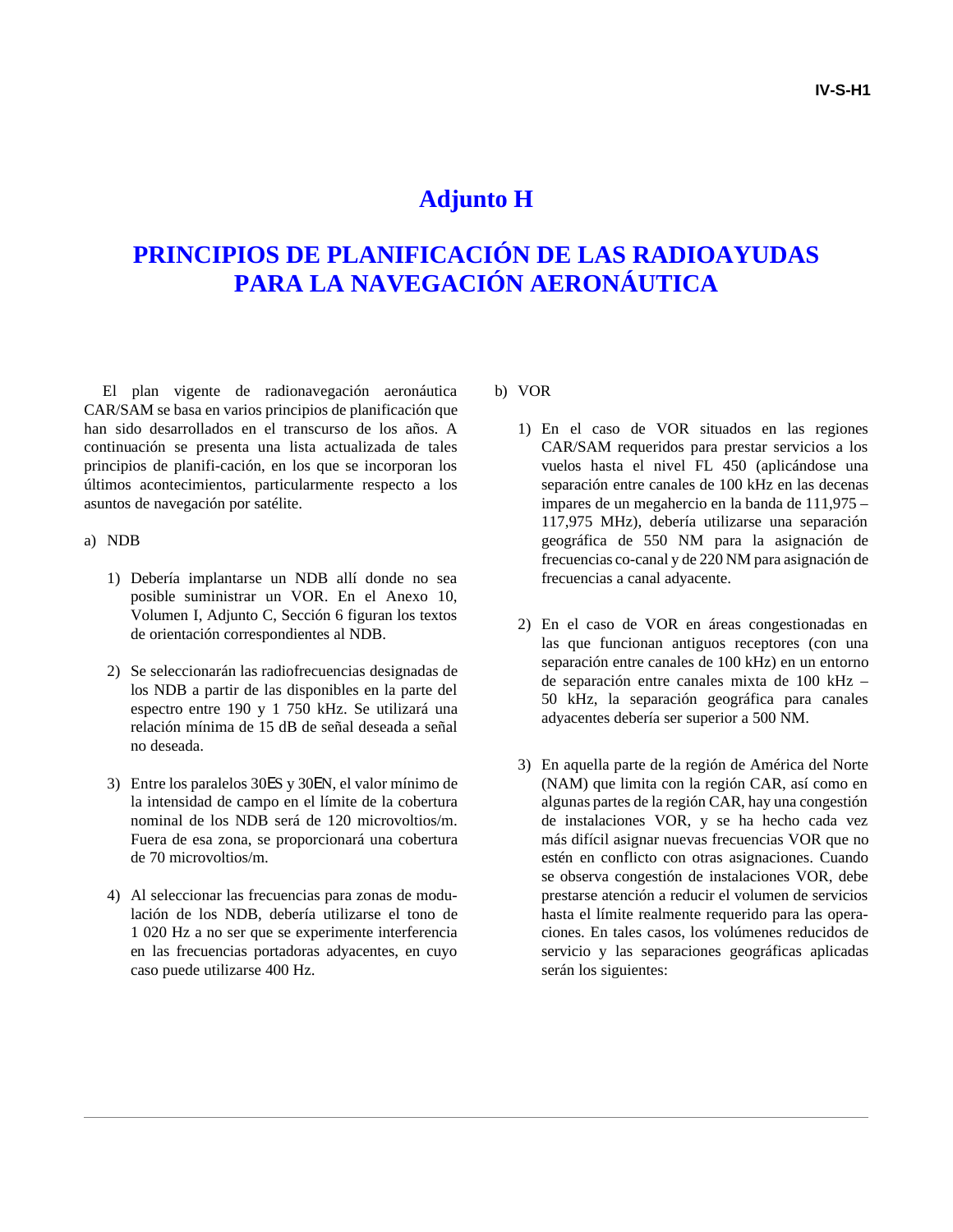| Clase de<br>instalación | Volumen del espacio aéreo<br>con protección de frecuencias                                   | Separación<br>mínima co-canal | Separación mínima<br>de canal adyacente |
|-------------------------|----------------------------------------------------------------------------------------------|-------------------------------|-----------------------------------------|
| Terminal                | Radio de 25 NM (46 km) hasta (3 658 m) 12 000 ft por encima del nivel<br>medio del mar (MSL) | 130 NM (241 km)               | 30 NM (56 km)                           |
| Baja                    | Radio de 40 NM (74 km) hasta (5 486 m) 18 000 ft MSL                                         | 185 NM (343 km)               | 50 NM (83 km)                           |
| Alta                    | Radio de 130 NM (241 km) hasta (13 716 m) 45 000 ft MSL                                      | 390 NM (722 km)               | 150 NM (275 km)                         |

- 4) Se reconoce que al aplicar el concepto de volúmenes de servicio reducido para superar dificultades en el despliegue de frecuencias VOR en determinada área congestionada, puede existir el requisito especial de exceder del volumen de servicio mínimo esta-blecido, para dar cabida a una determinada parte del espacio aéreo o a determinados procedimientos operacionales. En tal caso, pudiera establecerse un "volumen de servicio ampliado" que cubra el espacio aéreo o el procedimiento operacional en cuestión y ser provisto de una protección especial de frecuencia. Esto podría hacerse, en general, caso por caso.
- c) Ayudas no visuales para la aproximación final y el aterrizaje
	- 1) El GREPECAS elaboró, como parte del Plan regional CAR/SAM para la implantación de sistemas CNS/ATM, una estrategia regional de introducir ayudas para la aproximación final y el aterrizaje. Esta estrategia se presenta en el Adjunto.
	- 2) En las regiones CAR/SAM, la mayoría de las aeronaves transportan receptores para localizador ILS de trayectoria de planeo con una separación entre canales de 100 kHz y de 300 kHz, respectivamente. Además, se considera que la densidad de instalaciones ILS en las regiones CAR/SAM es tal que pueden ser asignadas frecuencias de localizador y de trayectoria de planeo, de conformidad con las disposiciones del Anexo 10, Volumen I, 3.1.6.1.1. La separación geográfica mínima entre instalaciones ILS sería de 175 NM para co-canal y de 45 NM para canal adyacente. En el Anexo 10, Volumen I, Adjunto C, 2.6 se presentan textos de orientación sobre este asunto.
	- 3) Habrán de seleccionarse las frecuencias de portadora GBAS de conformidad con los SARPS para el GNSS aplicables. Están actualmente en prepa-

ración los criterios de separación geográfica para ILS/GBAS y COM (VHF)/GBAS. Hasta que se determinen los criterios y se incluyan como parte de los SARPS, pueden seleccionarse las frecuencias GBAS en la banda 112,050 – 117,900 MHz.

### d) DME

En el caso de la mayoría de las instalaciones DME que funcionan en asociación con los VOR, son igualmente aplicables los mismos criterios de separación geográfica establecidos para el VOR. En el Anexo 10, Volumen I, Adjunto C, 7.1.7 figuran los textos de orientación sobre criterios de sepa-ración geográfica para distintos tipos de DME.

- e) Directrices para la transición a los sistemas de navegación por satélite
	- 1) El GNSS debería introducirse de modo evolutivo.
	- 2) Debe disponerse de la infraestructura terrestre para los sistemas de navegación vigentes durante el período de transición.
	- 3) Los Estados y las regiones deberían considerar la segregación del tránsito de conformidad con la capacidad de navegación y conceder rutas preferidas a las aeronaves cuya performance de navegación sea óptima.
	- 4) Los Estados y las regiones deben coordinarse para asegurar que las normas de separación y los procedimientos para aeronaves adecuadamente dotadas se introducen aproximadamente de modo simultáneo en todas las regiones de información de vuelo (FIR) a lo largo de las rutas principales de tránsito.
- 5) Al planificar la transición al GNSS, deben considerarse los siguientes asuntos: